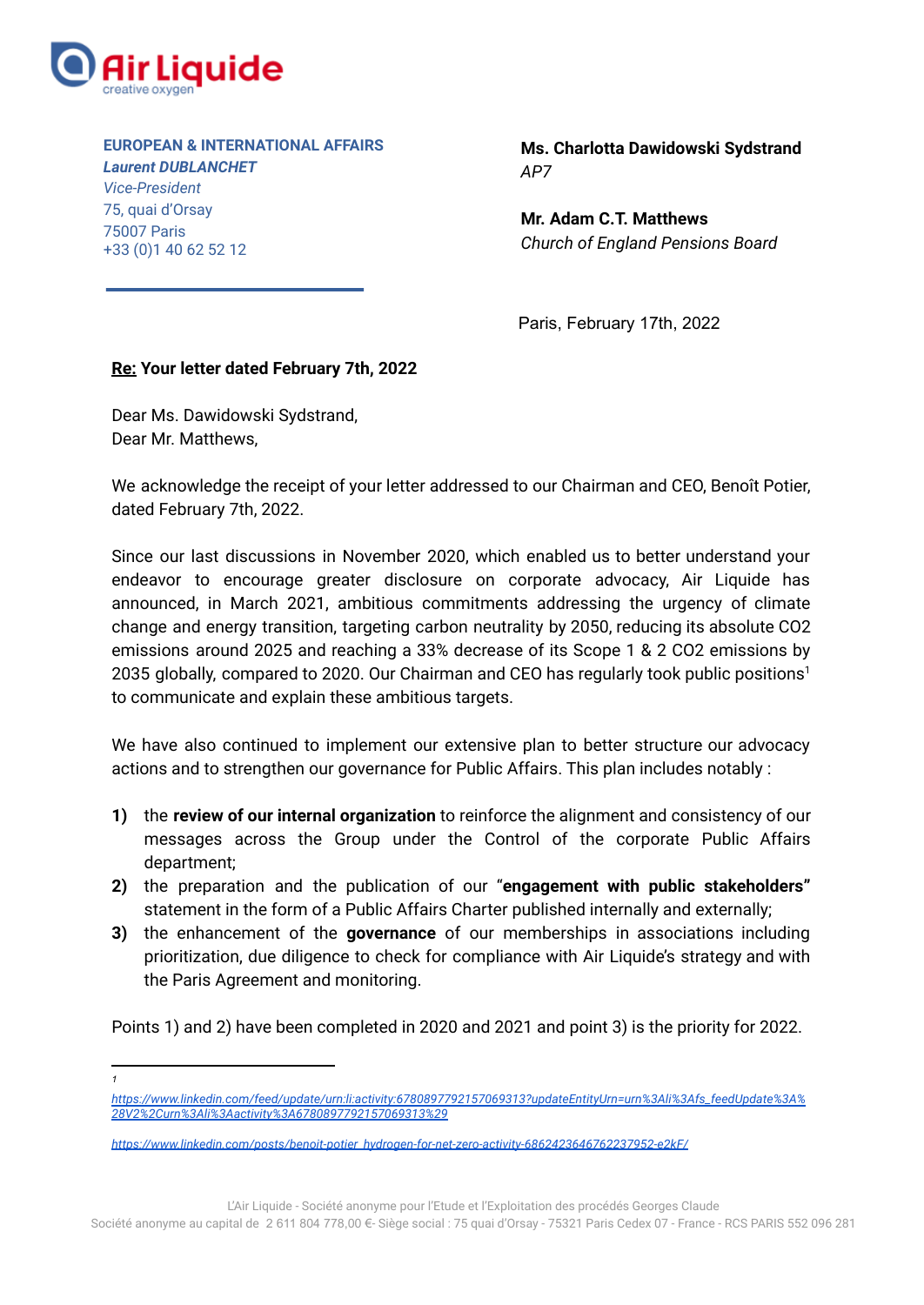### **1) Public Affairs organization and advocacy positioning**

As stated in our previous letter issued in November 2020, the Group has strengthened its Public Affairs organization with a corporate team in charge of supervising the 3 main areas where our lobbying efforts are conducted: Energy transition, Innovation and Technology, and Healthcare.

The corporate team ensures that advocacy messages are aligned with our ESG and business objectives, including the climate objectives, through a governance involving business and corporate stakeholders. The corporate Public Affairs team also ensures alignment with geographies, mainly Europe, the US, Japan, China and Korea, which are the most advanced geographies for energy transition and hydrogen.

This setup has allowed us to have a better control on various actions and messages broadcasted by our entities around the world.

For example, Air Liquide has publicly indicated on several occasions its support to the European objective aiming at reducing by 55% the greenhouse gas emissions by 2030, as this appears in several answers to European Commission's public consultations. Air Liquide has also taken a clear position supporting ETS' focus on clean technologies, such as renewable and low-carbon hydrogen as well as on carbon pricing which needs to be high enough and foreseeable to foster energy transition projects.

Air Liquide has welcomed the ambition laid down for the revision of the RED directive while acknowledging the challenges it represents for many industrial sectors.

On the mobility sector, Air Liquide has welcomed the aim of the Alternative Fuel and Infrastructure Regulation (AFIR) to notably ensure minimum hydrogen infrastructure to support the required uptake of alternative fuel vehicles across all transport modes and in all Member States to meet the EU's climate objectives.

Against this background, Air Liquide has been supporting the works of the European Clean Hydrogen Alliance (some 20 projects involving Air Liquide are identified in its pipeline of projects) and has successfully submitted innovative decarbonizing projects, implementing carbon capture technologies, under the umbrella of the European Innovation Fund.

Beyond Europe, Air Liquide has been actively supporting the US Infrastructure Investment and Jobs Act which would provide a critical support framework to develop the low carbon and renewable hydrogen market in the US.

In Japan, Air Liquide is supporting the government Green Innovation Fund which provides a roadmap to decarbonize the power generation, industry and mobility sectors leveraging the potential of renewable and low carbon hydrogen.

A thorough review of Public Affairs activities was held in 2021 with the Group's Audit Committee, where processes and governance were addressed.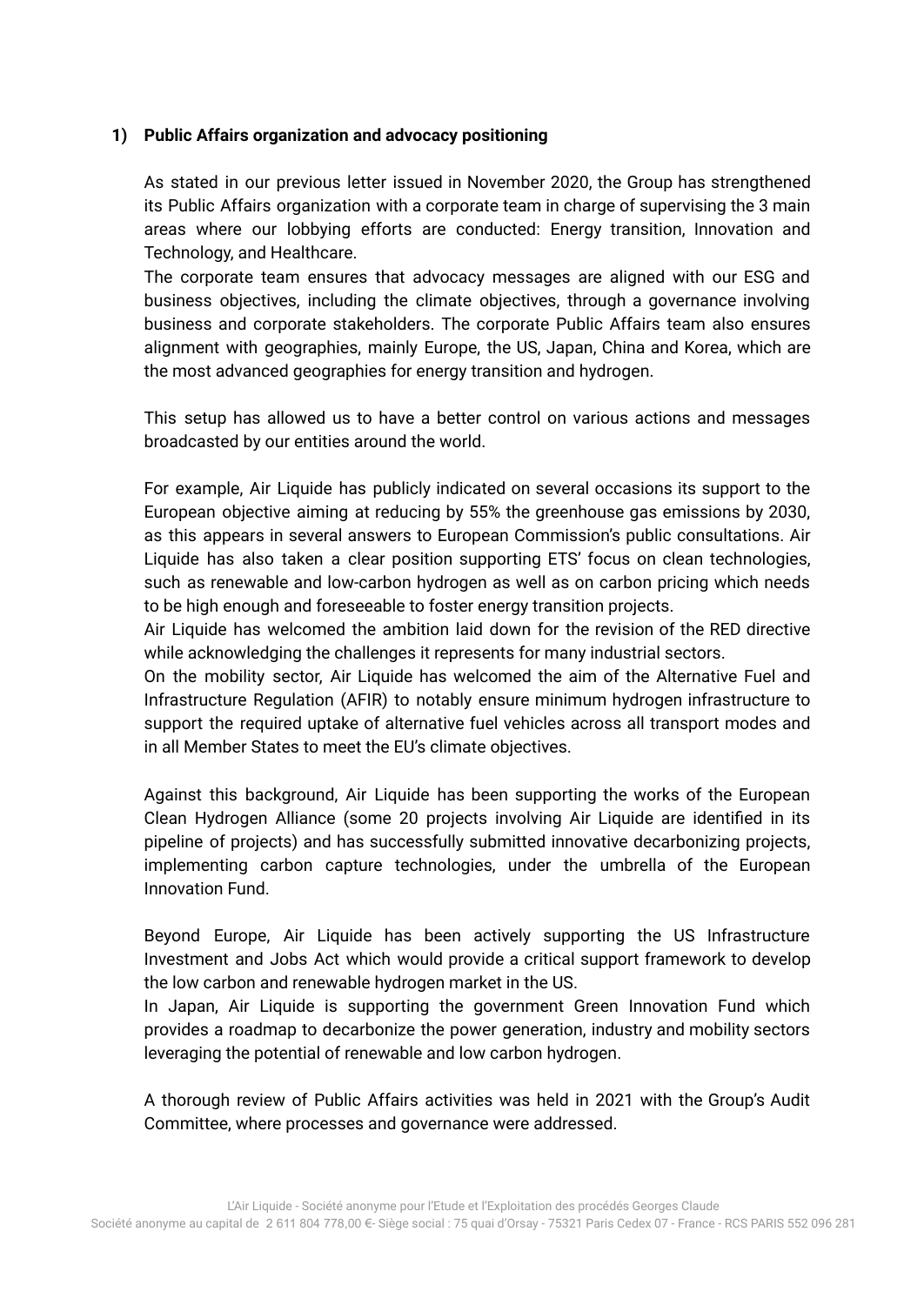#### **2) Engagement with stakeholders**

We have published, in December 2021, our statement on "engagement with public stakeholders" on our website<sup>2</sup>, and we thank you for your appreciation regarding this statement which is covering the principles and organization of our advocacy activities based on our transparency and ethics fundamentals.

This engagement is also giving more insight about our memberships in some of the prominent associations in France, in Europe and in the United States where we are actively contributing to the dialogue with public stakeholders. It also clarifies that our advocacy efforts towards policy makers, either directly or indirectly, are all carried out in full alignment with the principles presented in our statement of engagement with public stakeholders.

#### **3) Governance of memberships with associations**

Following our continued efforts in 2021 to structure our advocacy activities in full alignment with our climate objectives, Air Liquide intends to continue advocating for ambitious actions that would contribute to accelerate the energy transition in line with the Paris agreement.

We have in this respect given full consideration to the points raised in your letter and emails regarding the scope of the monitoring of trade associations<sup>3</sup> and the vigilance regarding positions taken by trade associations in regards to the Paris agreement objectives.

In 2022, it is our intention to further strengthen the governance of our memberships in such associations globally, to ensure we dedicate our efforts in organizations that are aligned with our own commitments as stated above. In particular, we will specifically perform necessary Due Diligences to monitor policy positions of the 5 top associations in Europe and in the US, and extend progressively the range of our monitoring to all the main associations by 2023.

Due to the intensity of policy making both in the EU and in Europe, this represents a significant effort that we feel is a good opportunity to continue strengthening our processes for the efficiency of our advocacy efforts in the long term. We will address specifically the case of some US associations in order to assess whether or not it still makes sense for us to continue our membership, should we assess that such associations are not aligned with our positions.

We will be happy to further discuss these initiatives, and look forward to continuing our dialogue with IIGCC in order to further illustrate our efforts to contribute to develop low carbon solutions for sustainable industry, and further develop a low carbon economy.

Yours sincerely,

(anti) should

**Laurent Dublanchet** *Vice-President, European and International Affairs*

Société anonyme au capital de 2 611 804 778,00 €- Siège social : 75 quai d'Orsay - 75321 Paris Cedex 07 - France - RCS PARIS 552 096 281

<sup>2</sup> <https://www.airliquide.com/sustainable-development/engagement-public-stakeholders#23261>

<sup>&</sup>lt;sup>3</sup> The Influencemap report wrongly indicates that Air Liquide is a member of BusinessEurope. Air Liquide has no links with this association.

L'Air Liquide - Société anonyme pour l'Etude et l'Exploitation des procédés Georges Claude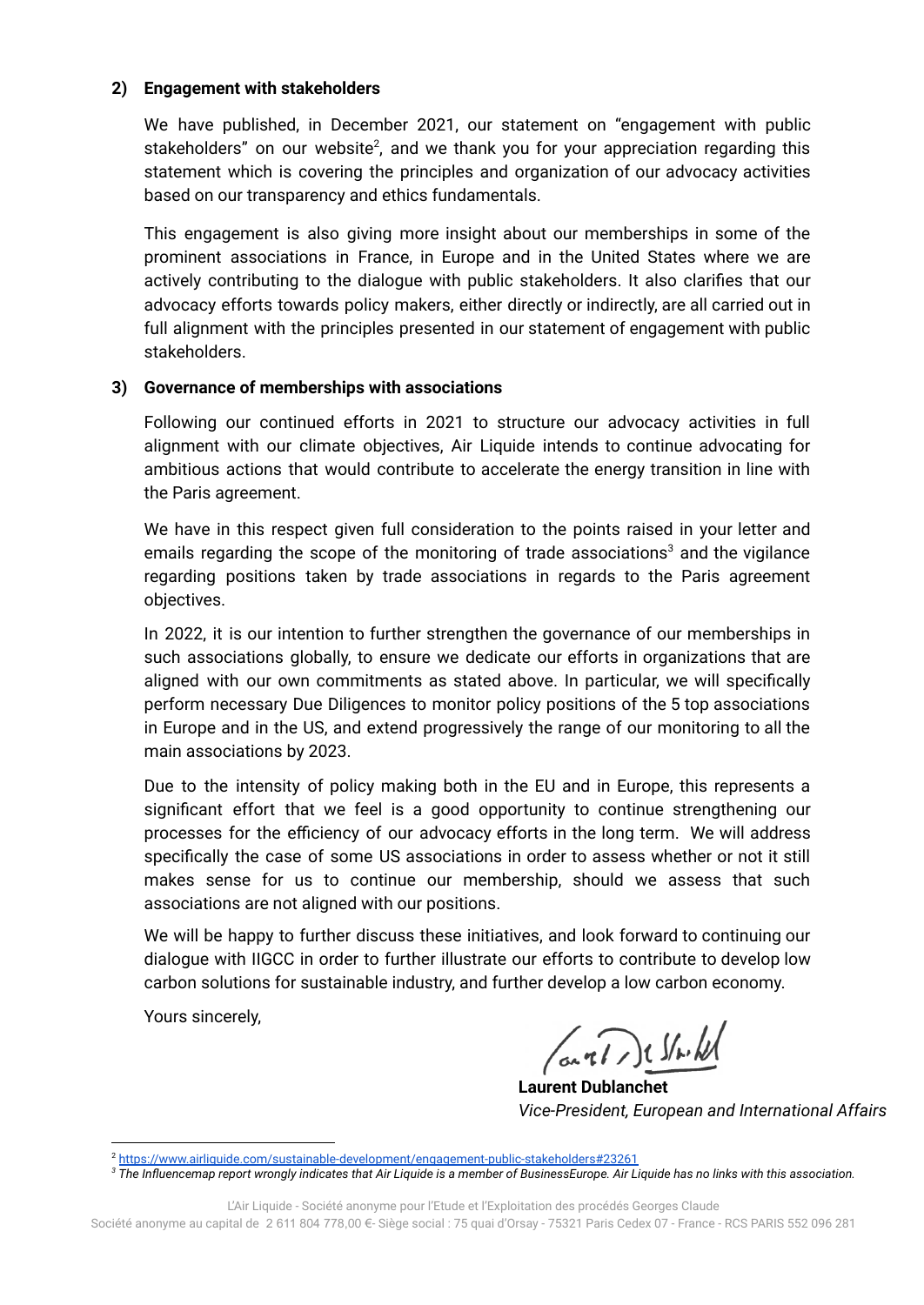



Benoît Potier Chair & CEO Air Liquide SA 75 Quai D'Orsay Paris, 75321 France

By email: IRTeam@airliquide.com

7 th February 2022

### Re. **Seeking clarity re. Air Liquide's approach to reviewing & publishing in early 2022 a comprehensive global review of all corporate climate lobbying activities**

Dear Mr Potier,

We write to you as the European co-leads for the Investor Expectations on Corporate Lobbying on Climate Change, a thematic activity of the IIGCC network<sup>i</sup>. We last wrote to you in November 2020 on this theme to outline our views and highlight investors' increasing recognition of corporate climate lobbying as a keystone issue that demands robust governance. iiiii With 'responsible policy engagement' now embedded within the CA100+ Net Zero Benchmark, scrutiny by investors around the world is intensifying in the run up to the 2022 proxy season.

Following investors' previous engagement with the company, we note that in December 2021 the company produced a statement on 'Engagement with public stakeholders', provided to the CA100+ leads and shared it with us. While this is a welcome step forwards, we urge the company to make it publicly available to improve its transparency on this important topic. The statement does not seem to be on the new webpages noted in that statement.

Unfortunately this new disclosure falls well short of the Investor Expectations on Climate Lobbying and will not secure the company a good score on the 2022 Net Zero Benchmark nor improve its poor InfluenceMap score (currently D+). The continued lack of a full global review of Air Liquide's lobbying activities raises concerns for us, both in terms of the risks that lobbying against the Paris Goals poses to our interests and appearing to indicate that the company's board is not giving this critical strategic issue sufficient attention and priority<sup>iv</sup>.

Our expectation is that that Air Liquide will publish, well ahead of the 2022 AGM, a full global review. We also ask for your confirmation that the company will continue to publish such information on an annual basis. Whether Air Liquide and/or its subsidiaries lobby directly or indirectly through third parties such as industry associations, we expect the company to ensure adherence to the four key principles embodied in the aforementioned Investor Expectations<sup>v</sup>:

- Lobby positively in line with the Paris Agreement
- Have robust governance procedures
- Act when unaligned
- Be transparent